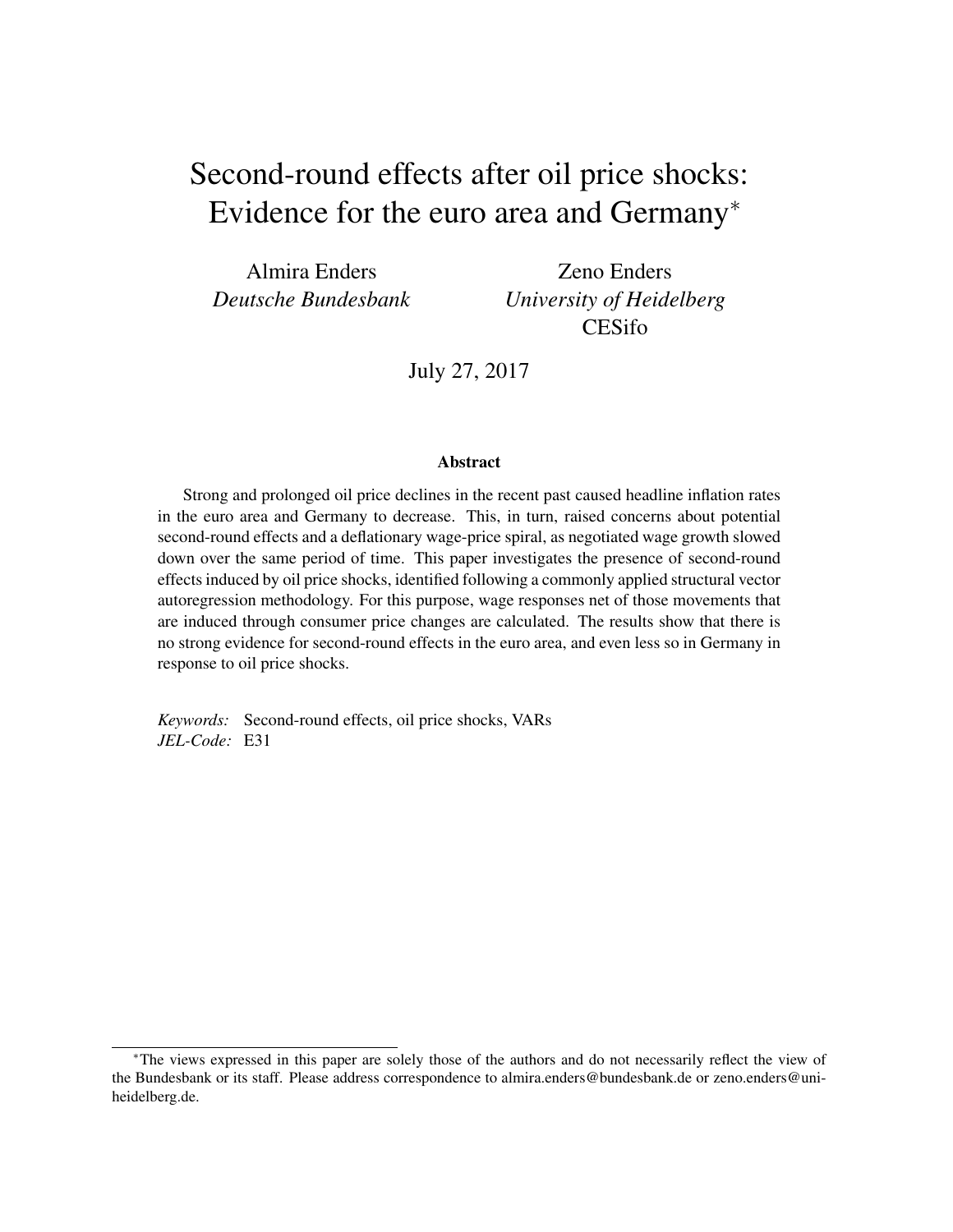*[...] we have observed even in the past disconnect between the behaviour of these [market-based] expectations and the behaviour of, for example, oil prices. So the conclusion of this reasoning is that we are monitoring these developments very closely, and we stand ready to act if we were to detect the signals that there could be second-round effects at play here.*

Mario Draghi, Q&A after governing council meeting, September 8, 2016

### 1 Introduction

Strong oil price declines over a relatively long period of time in the recent past (from Q3 2014 to Q3 2016) led to low annual headline inflation rates in the euro area and its largest member, Germany. This situation raised concerns about potential second-round effects of oil-price changes on wages via their impact on consumer prices. Because these effects can trigger a deflationary wage-price spiral, they are potentially more detrimental for inflation developments than only the direct, one-time effect of oil-price changes on prices. As demonstrated by the above quote, policy makers are well aware of this possible transmission, observing the economic developments continuously. Negotiated wage growth in the euro area and Germany indeed slowed down over the above mentioned period (Figure 1). However, drawing the conclusion that this is due to low headline inflation rates in response to oil price declines and warning of second-round effects is premature without further analysis.

This paper analyses price and wage reactions in the euro area and Germany in response to oil price shocks within a structural vector autoregressive (SVAR) model and investigates the presence of second-round effects induced by oil price changes, i.e., indirect effects on wages via consumer price responses following oil price shocks. Previous papers have analyzed the effects of oil price shocks on the economies of the euro area (e.g., [Riggi and Venditti](#page-7-0) [2015,](#page-7-0) [Herwartz](#page-7-1) and Plödt [2016\)](#page-7-1) and/or Germany (e.g., Jiménez-Rodríguez and Sánchez [2005,](#page-7-2) [Carstensen et al.](#page-7-3) [2013\)](#page-7-3), finding significant effects in both cases. Those paper, however, do not investigate the potential presence of second-round effects.

An exception is [Peersman and van Robays](#page-7-4) [\(2009\)](#page-7-4), who also analyze second-round effects. Our study differs from theirs in two important aspects. First, they infer from rising nominal wages and an increasing GDP deflator after a negative oil-supply shock that second-round effects must be present in the euro area. Our definition of second-round effects is narrower than theirs, as we concentrate on the effect of CPI increases on wages. To isolate this channel, it is not enough to consider the reaction of nominal wages, as they might be affected via alternative routes (e.g., a changing labor productivity due to a reduction in employment or a certain substitution between labor and capital on the aggregate level following the shock). We therefore employ an econometric procedure, described in the next section, which is suitable to address our specific question.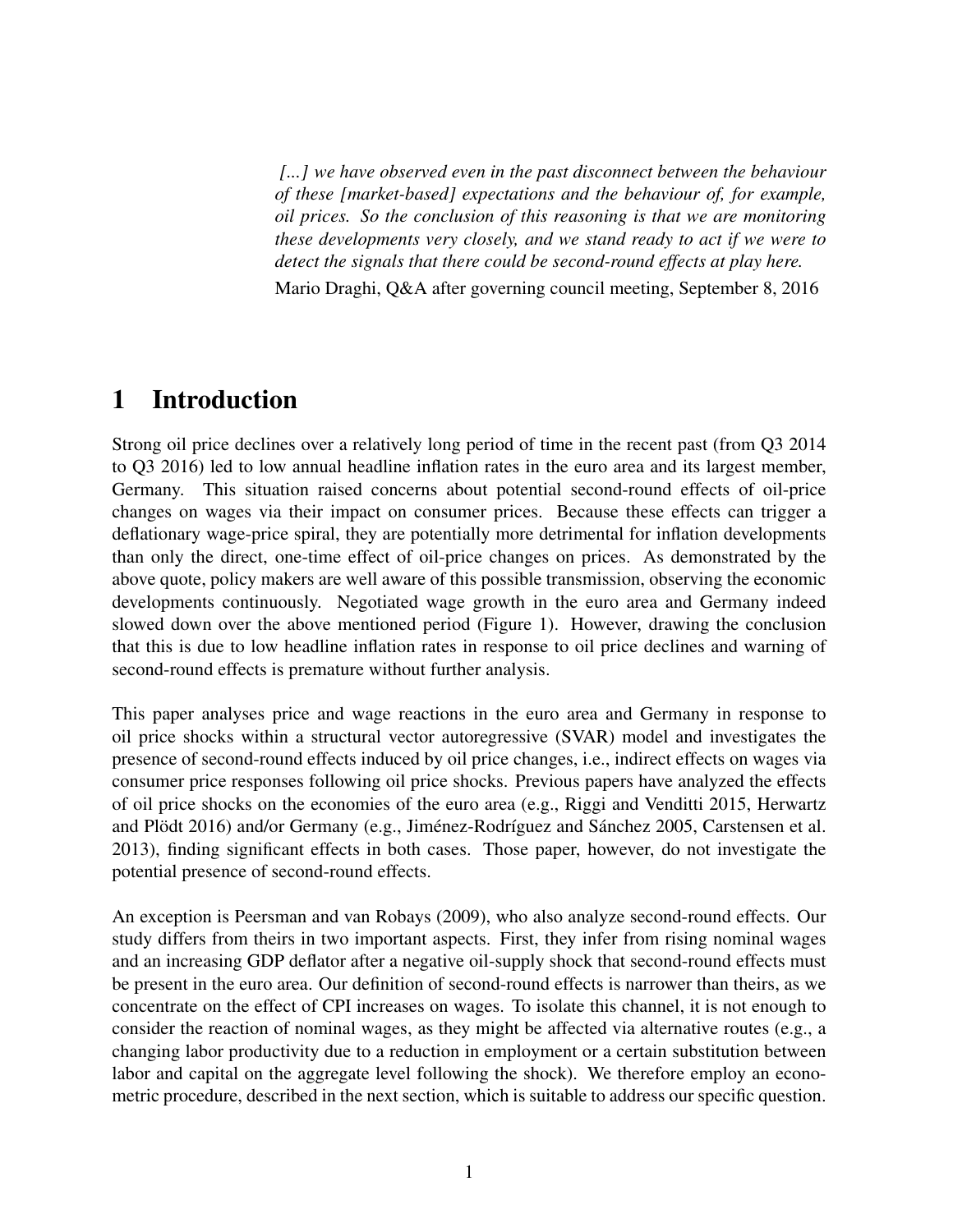

Figure 1: Developments in the euro area (left) and Germany (right) of wages (3-month average of y-o-y percentage changes, red solid line), HICP (3-month average of y-o-y percentage changes, blue dashed line), and oil price (3-month average of Brent, euro per barrel, right scale).

Second, we are in a position to use better-suited data for our study, relative to [Peersman and van](#page-7-4) [Robays](#page-7-4) [\(2009\)](#page-7-4). They only had data on total labor cost per employee at their disposal, which might deviate from contracted wages. We employ data on negotiated wages instead. This measure corresponds closer to the channel under investigation, as they track increasing wage demands following changes in the price level more precisely. Lastly, we use monthly data, which is better suited for our identification approach. The paper is structured as follows. Section 2 describes the methodology and the data, Section 3 presents the empirical results, and Section 4 concludes.

#### 2 Methodology and Data

The impact of oil price shocks on prices and wages is quantified using impulse-response functions from a SVAR model. This model allows us to decompose oil-price changes into shocks to global oil supply, global demand, and oil-specific demand or, in other words, precautionary demand for oil. The VAR includes three domestic variables (industrial production (IP), harmonized consumer price index (HICP) or harmonized consumer price index excluding energy prices (HICPexE), and nominal wages negotiated in total economy on a monthly basis and including all subsidiary agreements) and three global variables (world crude oil production, global IP, and the real price of oil). All variables are expressed in logarithms. We run separate regressions for the euro area and Germany. The model is estimated in levels using monthly data (seasonally and working day adjusted, except for oil-related variables) for the period [1](#page-2-0)997M1-2016M9 with 4 lags and a linear-quadratic trend.<sup>1</sup> The data sources are the U.S.

<span id="page-2-0"></span><sup>&</sup>lt;sup>1</sup>The sample size is restricted by the start date of the availability of seasonally adjusted data for the HICP and by the end date of the availability of data on world crude oil production. Four lags were chosen according to the Akaike Information and Final Prediction Error Criteria. Including a linear-quadratic trend corresponds best to the development of the real oil price, which, over the sample period, has fallen for a relatively long time after an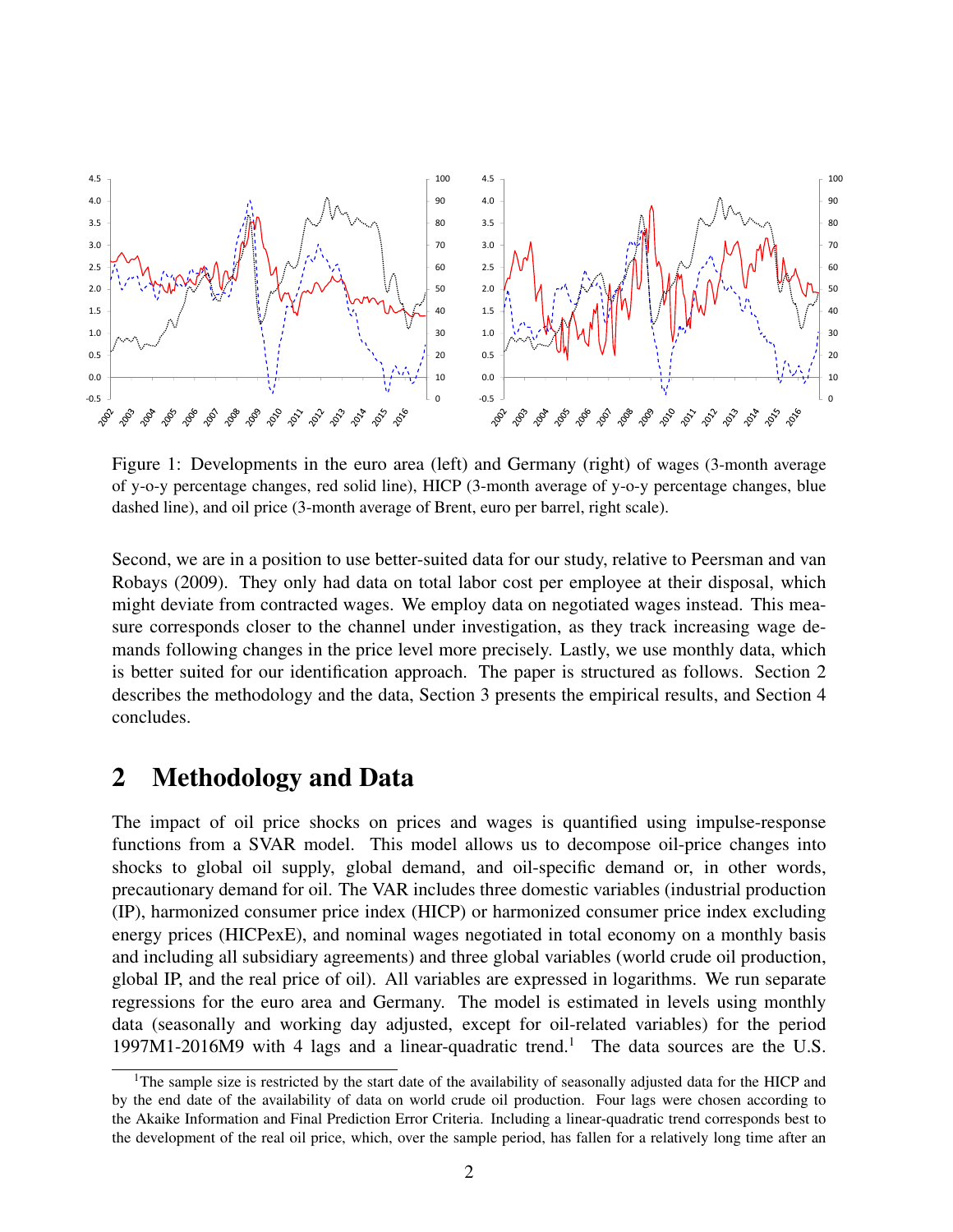Energy Information Administration (world crude oil production, the U.S. refiner acquisition cost of imported crude oil), U.S. Department of Commerce (U.S. consumer price index), Centraal Planbureau (global IP), European Central Bank (IP, HICP, HICPexE, negotiated wages for the euro area in fixed composition, 19 member countries), Federal Statistics Office of Germany (IP, HICP, HICPexE for Germany), and Deutsche Bundesbank (German negotiated wages).

Structural oil price shocks are identified by a Cholesky decomposition, i.e., by imposing restrictions on contemporaneous reactions as in [Kilian](#page-7-5) [\(2009\)](#page-7-5). Due to the fact that oil supply is inelastic in the very short term, global oil production is assumed to react contemporaneously, i.e., in the same month, only to unpredictable innovations to itself.<sup>[2](#page-3-0)</sup> Innovations to global activity that are not explained by contemporaneous oil supply shocks are referred to as shocks to global demand. Finally, innovations to the oil price that cannot be explained by contemporaneous global oil supply or global demand shocks are referred to as oil-specific or precautionary oil demand shocks. We refer to oil supply and oil-specific demand shocks collectively as oil price shocks.

The extent of second-round effects, i.e., the degree to which effects of oil price shocks on wages are transmitted through the inflation channel, is identified by the following procedure. After having estimated the SVAR, we calculate impulse-response functions to the identified shocks in two different ways. The first leaves the responses unrestricted. When calculating the second version, we feed into the estimated SVAR consumer-price specific shocks that neutralize the original consumer-price responses following the identified shocks and therefore eliminate potential second-round effects of consumer prices on wages.<sup>[3](#page-3-1)</sup> These innovations can be thought of as hypothetical price mark-up shocks, since consumer prices are ordered last in the domestic bloc of the SVAR, after IP and wages. This ordering corresponds to the assumption that domestic mark-up shocks do not impact IP, wages, or global variables in the same month. Given the standard assumption that nominal variables affect real variables only with a lag and that we employ negotiated wages, these assumptions seem reasonable.

Second-round effects can then be gauged by the difference between the responses of wages in the original estimation (with second-round effects from prices on wages) and in the simulation with a neutralized price reaction (without second-round effects from prices on wages).

ascending phase.

<span id="page-3-0"></span><sup>&</sup>lt;sup>2</sup>The emergence of the shale oil sector (mainly in the U.S.) may put in question this contemporaneous restriction, as shale oil production certainly responds more quickly to oil price changes than conventional oil production. However, the still relative small share of shale oil in world oil production (by October 2016, the U.S. shale oil production increased to 6 % of world oil production, see [Kilian](#page-7-6) [2017\)](#page-7-6) and the monthly frequency of the analysis make this assumption tolerable. Furthermore, even for the U.S. economy, which in its production structure was affected most by the boom of the fracking industry, [Baumeister and Kilian](#page-7-7) [\(2017\)](#page-7-7) found "...no evidence that the emergence of the shale oil sector has fundamentally altered the propagation of oil price shocks..." The analysis of the propagation of oil price shocks into the euro area or German economy without an important domestic oil industry can hence be still conducted based on standard econometric models of the transmission of oil shocks.

<span id="page-3-1"></span> $3$ This approach is similar to [Bachmann and Sims](#page-7-8) [\(2012\)](#page-7-8), who create a hypothetical sequence of shocks that holds confidence fixed in response to a change in government spending.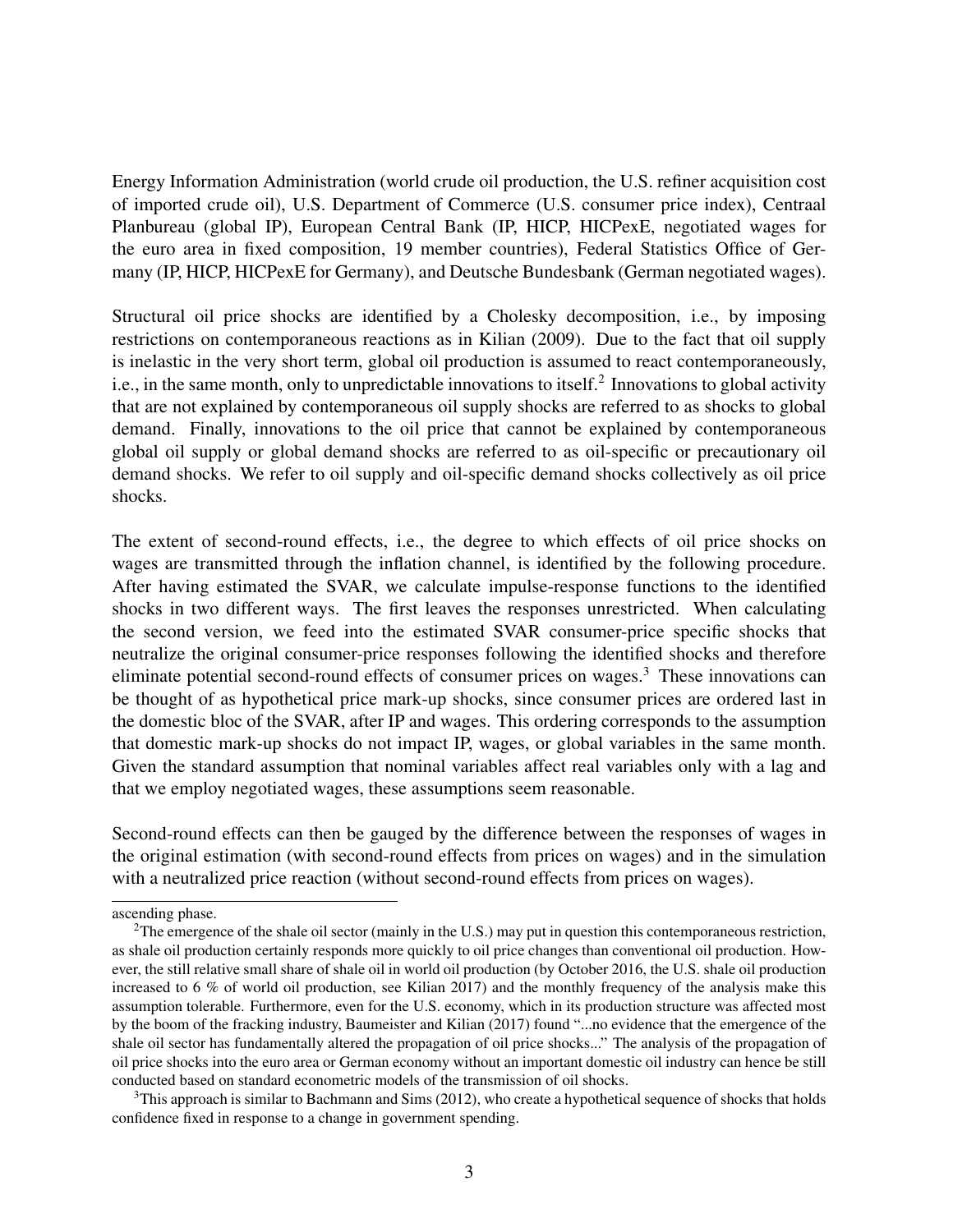# 3 Empirical Results

The resulting estimates provide plausible reactions to demand and supply shocks in the crude oil market. Figure 2 and Figure 3 (wages, top row) show impulse responses (percentage deviations from trend) of all variables to one-percent structural innovations along with 90-percent conditional heteroskedastic robust confidence intervals (see [Goncalves and Kilian](#page-7-9) [2004\)](#page-7-9) based on 1000 repetitions. We find that the SVAR for the euro area delivers responses which are quite similar to the German case. The following statistically significant results are worth highlighting:

- *Oil supply shock:* After a one-percent increase in world crude oil production, the real oil price declines by about 4 percent within the first three quarters. Global real activity measured by global IP increases by about 0.2 percent on impact, while German activity does not seem to react statistically significantly to positive oil supply shocks within the first two years. For the euro area, the lag is even larger, more than three year. In the euro area, prices fall significantly after one year and remain low. The same pattern is visible for wages (Figure 3) in the euro area and in Germany, albeit only marginally significant. Similarly, prices in Germany decline on impact but the reaction is insignificant.
- *Aggregate demand shock:* The response of the real oil price to an aggregate demand shock is much more pronounced. The real oil price increases by about 3 percent on impact and, subsequently, closely follows the course of global IP. Initially high global aggregate production provides an even stronger boost to real activity in the euro area and in Germany. Prices in Germany reach their highest, although still relatively small, response of around 0.15 percent almost one year after the shock. Note that the following decline towards zero denotes a return to trend inflation, and not necessarily a deflation. Wages in Germany show a statistically significant, minor positive response only within the third year after the shock. The corresponding reactions in the euro area, however, are stronger. Prices increase to around 0.3 percent and remain high. Similarly, wages increase significantly already after one year.
- *Oil-specific demand shock:* An oil-specific demand shock that results in a one-percent increase of the real oil price raises initially, although marginally, global, euro area, and German real activity. This effect, however, dissipates quickly and global as well as euro area and German IP reach their deepest decline (by about 0.04-0.05 percent for global and euro area IP and 0.08 percent in Germany) during the second year. Prices in the euro area and Germany increase on impact, while wages only show a (marginally and short-lived) statistically significant response for the euro area.

We don't find evidence for second-round effects after oil price shocks in the euro area, nor in Germany. That is, consumer-price reactions to oil price shocks do not statistically significantly transmit to the corresponding wage responses.[4](#page-4-0)

<span id="page-4-0"></span><sup>4</sup>This finding also holds when using the HICP excluding energy (HICPexE) instead of the HICP. A difference worth mentioning is that HICPexE does not statistically significantly react to the identified oil price shocks for the first three years in both economies. See Figures A.1 and A.2 in the Appendix.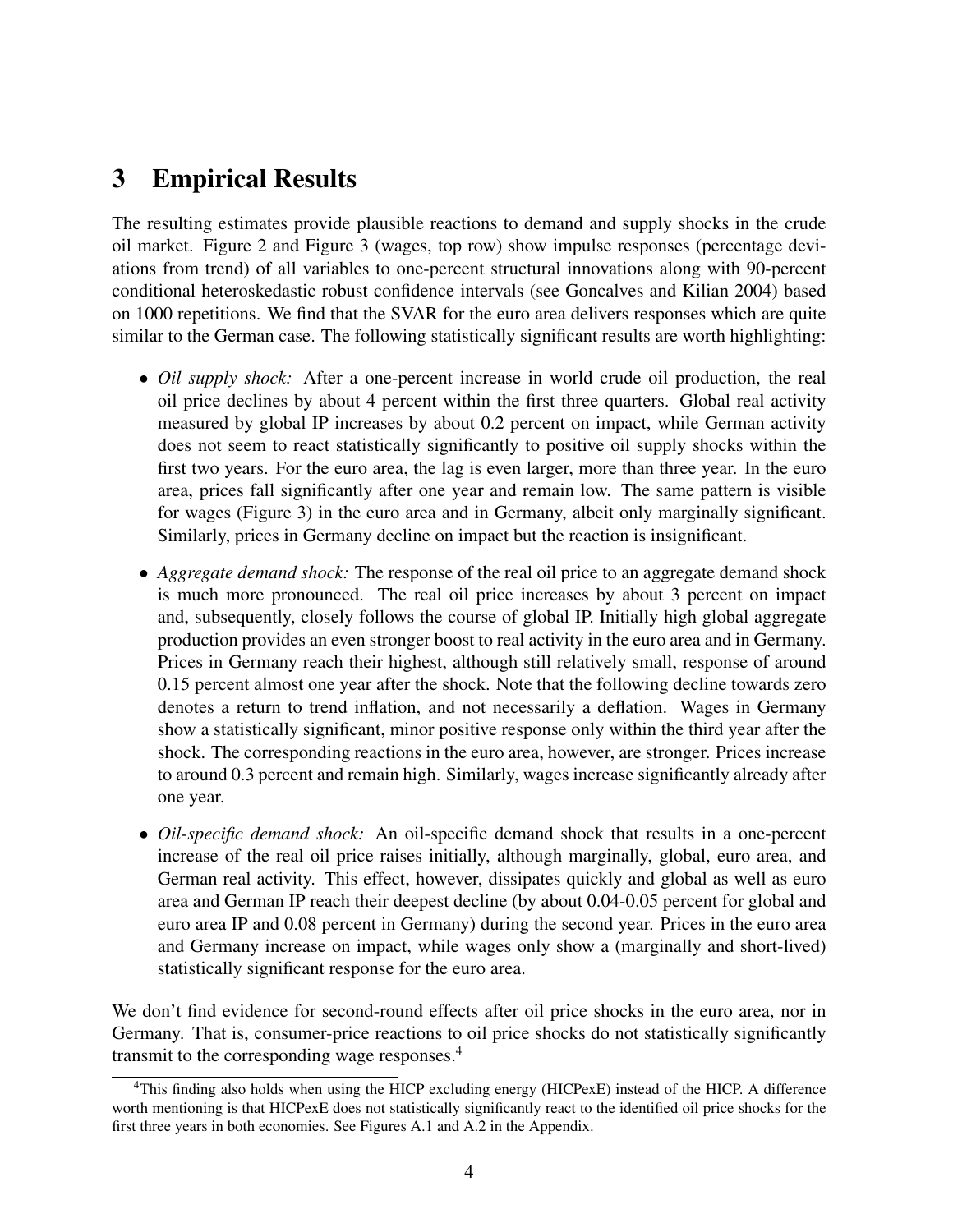

Figure 2: Impulse responses to demand and supply shocks. Point estimates for euro area (blue dashed line) and Germany (black solid line) with corresponding 90 percent confidence intervals (euro area: grey area, Germany: red dotted lines).

Figure 3 shows impulse responses of euro area and German wages to the identified shocks stemming from the original estimation that includes potential second-round effects from HICP to wages (first row of Figure 3).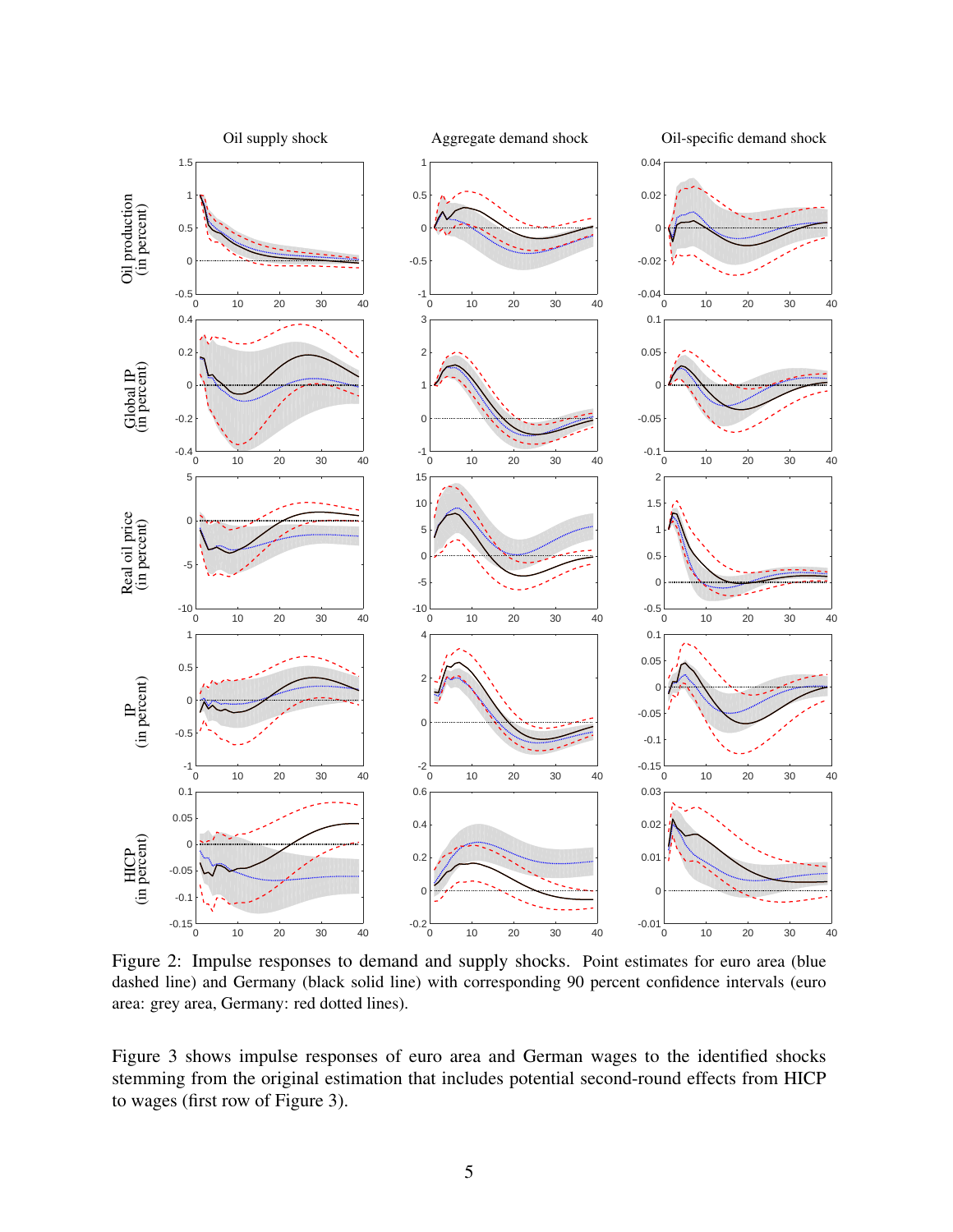

Figure 3: Wage responses to demand and supply shocks. Top row: unrestriced reaction. Middle row: reaction if HICP remains constant. Bottom row: difference between top and middle panel. For description of lines see Figure 2.

The second row shows results from the simulation in which consumer-price responses of the original estimation are held constant by feeding in appropriate price mark-up shocks. The difference between these two wage responses, displayed in the third row of Figure 3, isolates the price effects on wages. As visible, this difference is small and insignificant in all cases. There is one exception: in the euro area, the consumer-price reaction somewhat amplifies the wage response after the first year following an aggregate demand shock. An explanation could lie in the larger size of the euro area relative to Germany. A global demand shock is therefore more likely to be correlated with fundamentals in the euro area (instead of being mostly transmitted via export demand), such that its effects might be broader. Given that the aggregate demand shock does not originate in the crude-oil market, this reaction does not change our conclusions that oil price shocks do not trigger second-round effects in both considered economies. We also note, however, that reactions in the euro area are close to being significant after an oil supply shock (after 3 years) and an oil-specific demand shock (after 2 quarters). European policy makers are hence right to remain vigilant and to monitor the specific situations closely, without being too alert.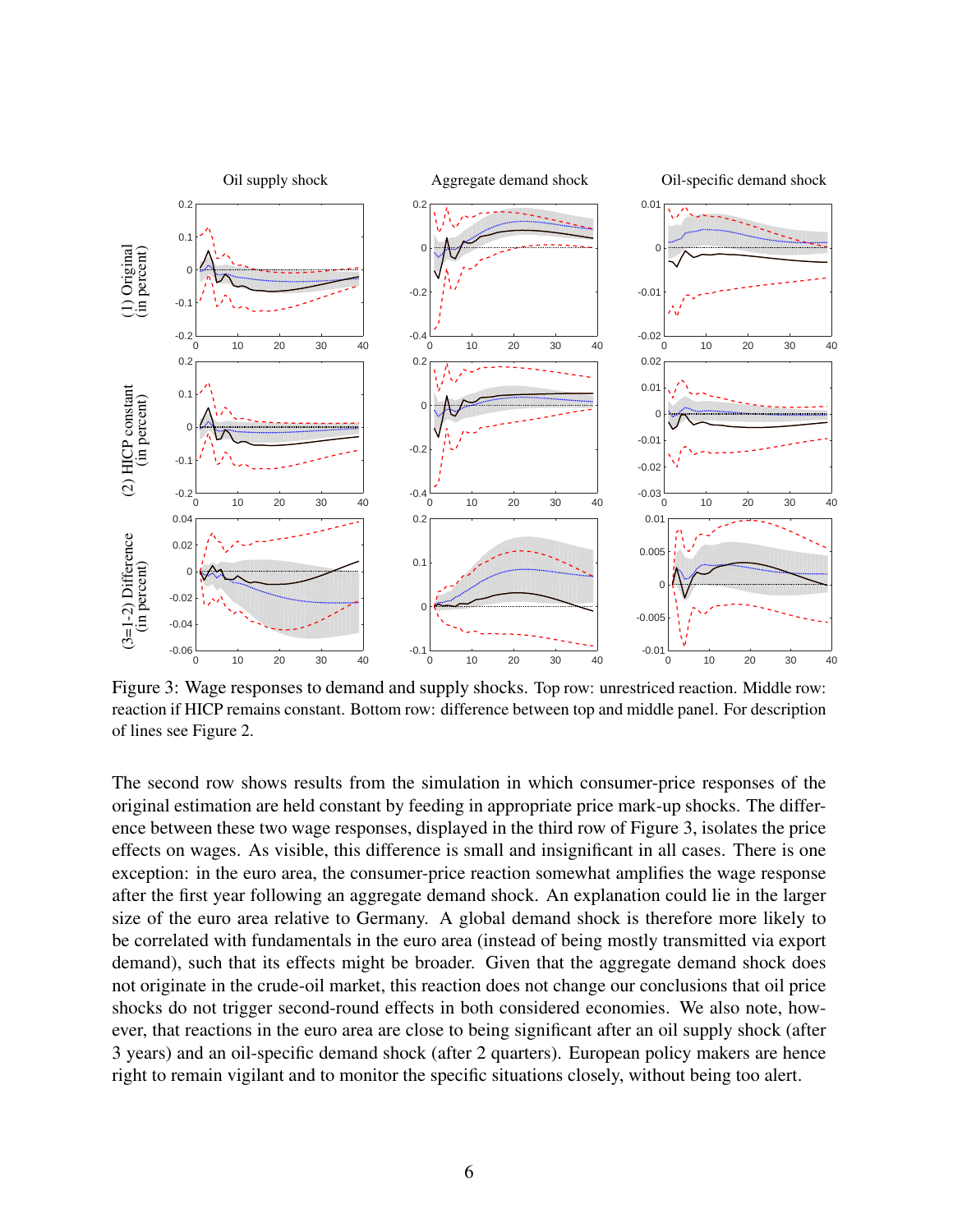#### 4 Concluding Remarks

After a long period of strong oil price declines in the recent past that caused headline inflation rates in the euro area and Germany to decrease, policy makers became increasingly worried about potential second-round effects. Because such developments can cause a deflationary wage-price spiral, inflation could be adversely affected for longer periods of time if secondround effects were present.

The present SVAR analysis identifies oil-supply and -demand innovations following a commonly applied methodology for the euro area and Germany. We find plausible reactions of macroeconomic variables in both cases. Our results suggest that there are no significant second-round effects in both economies in response to structural oil price shocks, with less clear-cut evidence for the euro area.

## References

- <span id="page-7-8"></span>Bachmann, R. and Sims, E. R. (2012). Confidence and the transmission of government spending shocks. *Journal of Monetary Economics*, 59(3):235–249.
- <span id="page-7-7"></span>Baumeister, C. and Kilian, L. (2017). Lower oil prices and the U.S. economy: Is this time different? CEPR Discussion Paper DP11792.
- <span id="page-7-3"></span>Carstensen, K., Elstner, S., and Paula, G. (2013). How much did oil market developments contribute to the 2009 recession in Germany? *The Scandinavian Journal of Economics*, 115(3):695–721.
- <span id="page-7-9"></span>Goncalves, S. and Kilian, L. (2004). Bootstrapping autoregressions with conditional heteroskedasticity of unknown form. *Journal of Econometrics*, 123(1):89–120.
- <span id="page-7-1"></span>Herwartz, H. and Plödt, M. (2016). The macroeconomic effects of oil price shocks: Evidence from a statistical identification approach. *Journal of International Money and Finance*, 61:30– 44.
- <span id="page-7-2"></span>Jiménez-Rodríguez, R. and Sánchez, M. (2005). Oil price shocks and real GDP growth: empirical evidence for some OECD countries. *Applied Economics*, 37(2):201–228.
- <span id="page-7-5"></span>Kilian, L. (2009). Not all oil price shocks are alike: Disentangling demand and supply shocks in the crude oil market. *American Economic Review*, 99(3):1053–1069.
- <span id="page-7-6"></span>Kilian, L. (2017). How the tight oil boom has changed oil and gasoline markets. CESIfo Working Paper No. 6380.
- <span id="page-7-4"></span>Peersman, G. and van Robays, I. (2009). Oil and the euro area economy. *Economic Policy*, 24(60):603–651.
- <span id="page-7-0"></span>Riggi, M. and Venditti, F. (2015). The time varying effect of oil price shocks on euro-area exports. *Journal of Economic Dynamics and Control*, 59:75–94.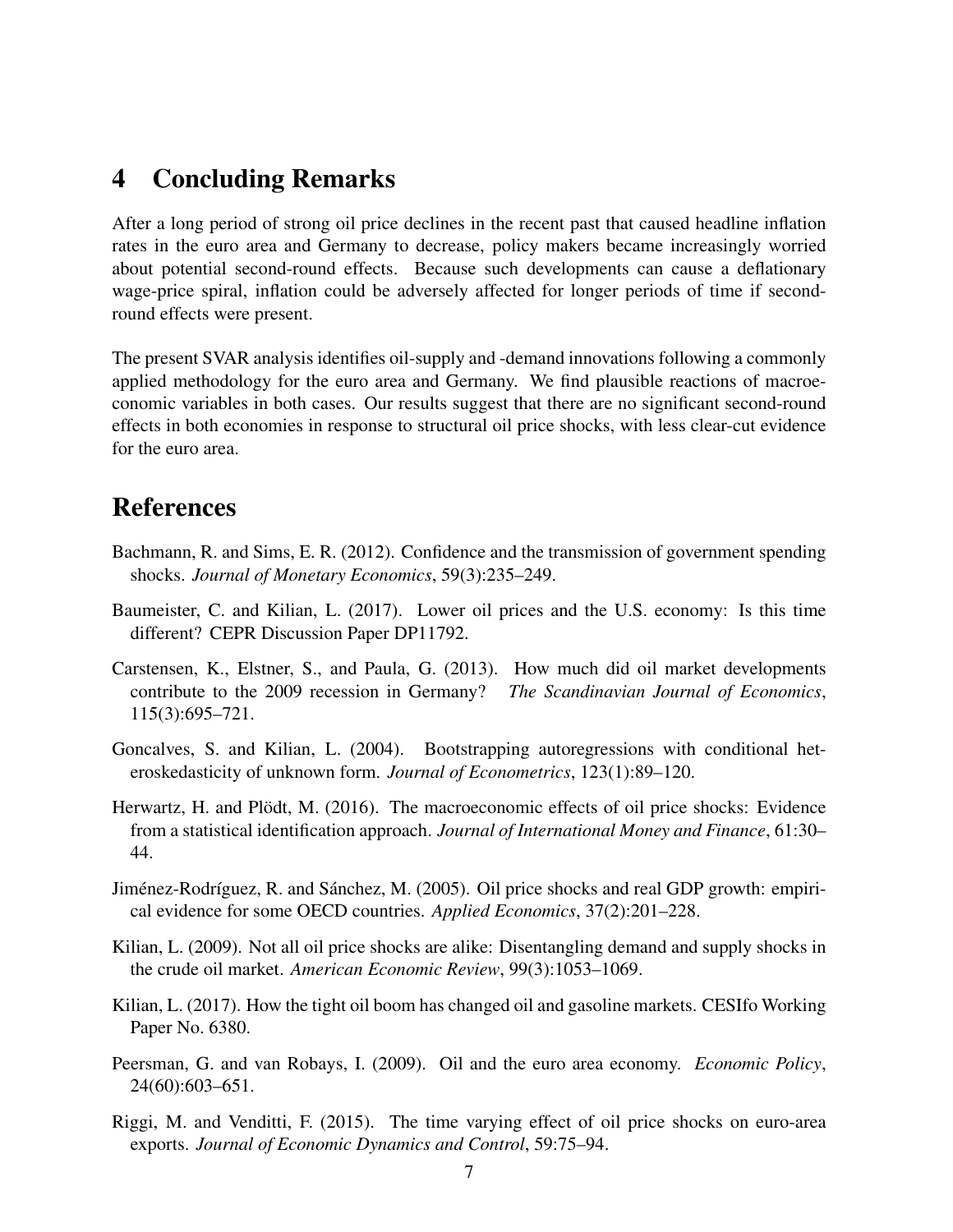

# Appendix: using HICP ex-energy instead of HICP

Figure A-1: Impulse responses to demand and supply shocks using HICP ex-energy instead of HICP. For description of lines see Figure 2.